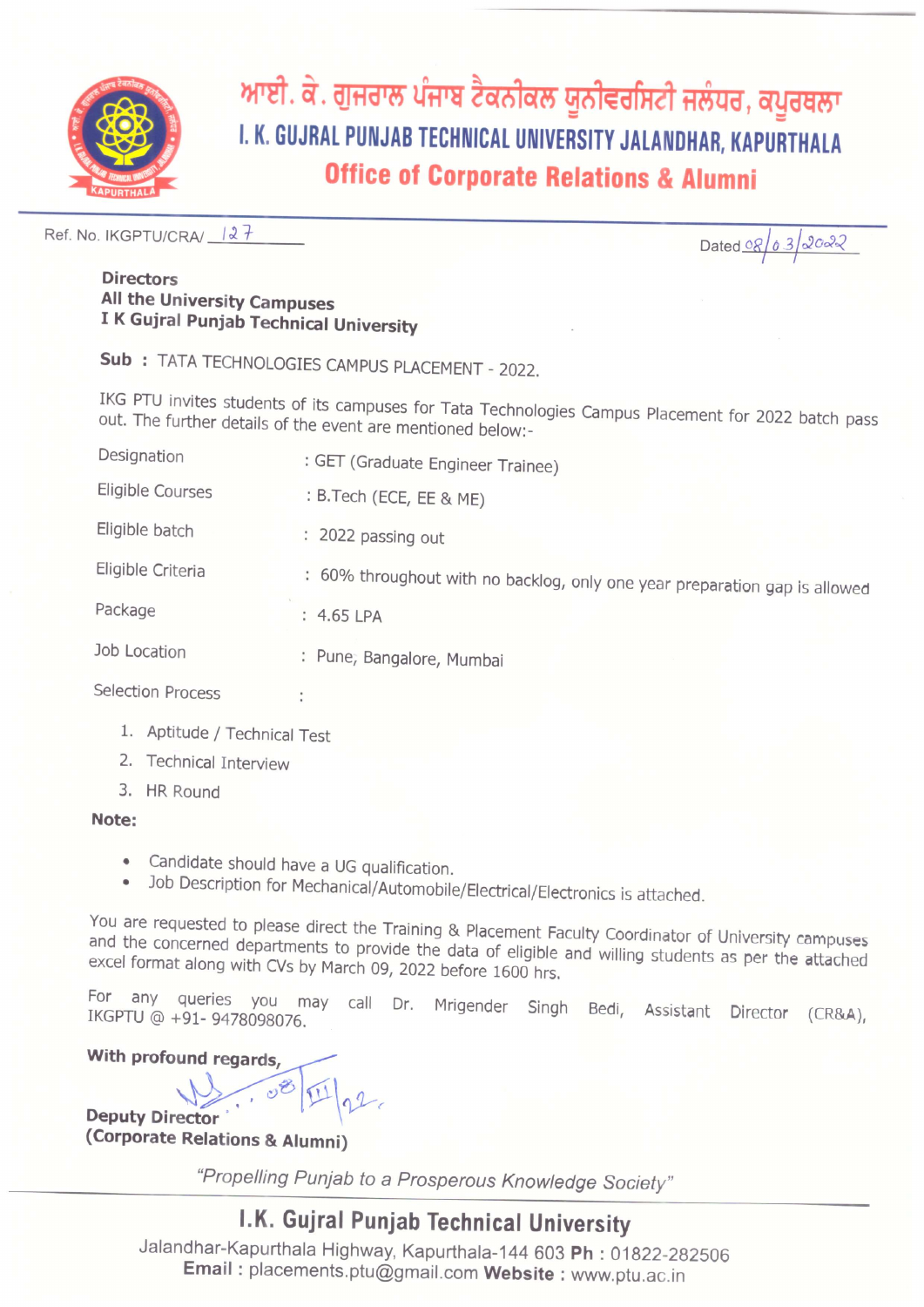| <b>Sr</b> | Name Of the      | <b>Email Id</b> | Mobile No Date of Gender |              | <b>Highest</b>       |               | Current U.G. Year of U.G. |                  | <b>IU.G.</b>  | <b>Speciallization</b> | 10 <sub>th</sub> | 12 <sub>th</sub> | <b>Graduation</b> | Resume |
|-----------|------------------|-----------------|--------------------------|--------------|----------------------|---------------|---------------------------|------------------|---------------|------------------------|------------------|------------------|-------------------|--------|
| <b>No</b> | <b>Candidate</b> |                 |                          | <b>Birth</b> | <b>Qualification</b> | <b>I</b> City | Passing                   | <b>Institute</b> | <b>Course</b> |                        | (% )             | (%)              | Aggregate(%)      |        |
|           |                  |                 |                          |              |                      |               |                           |                  |               |                        |                  |                  |                   |        |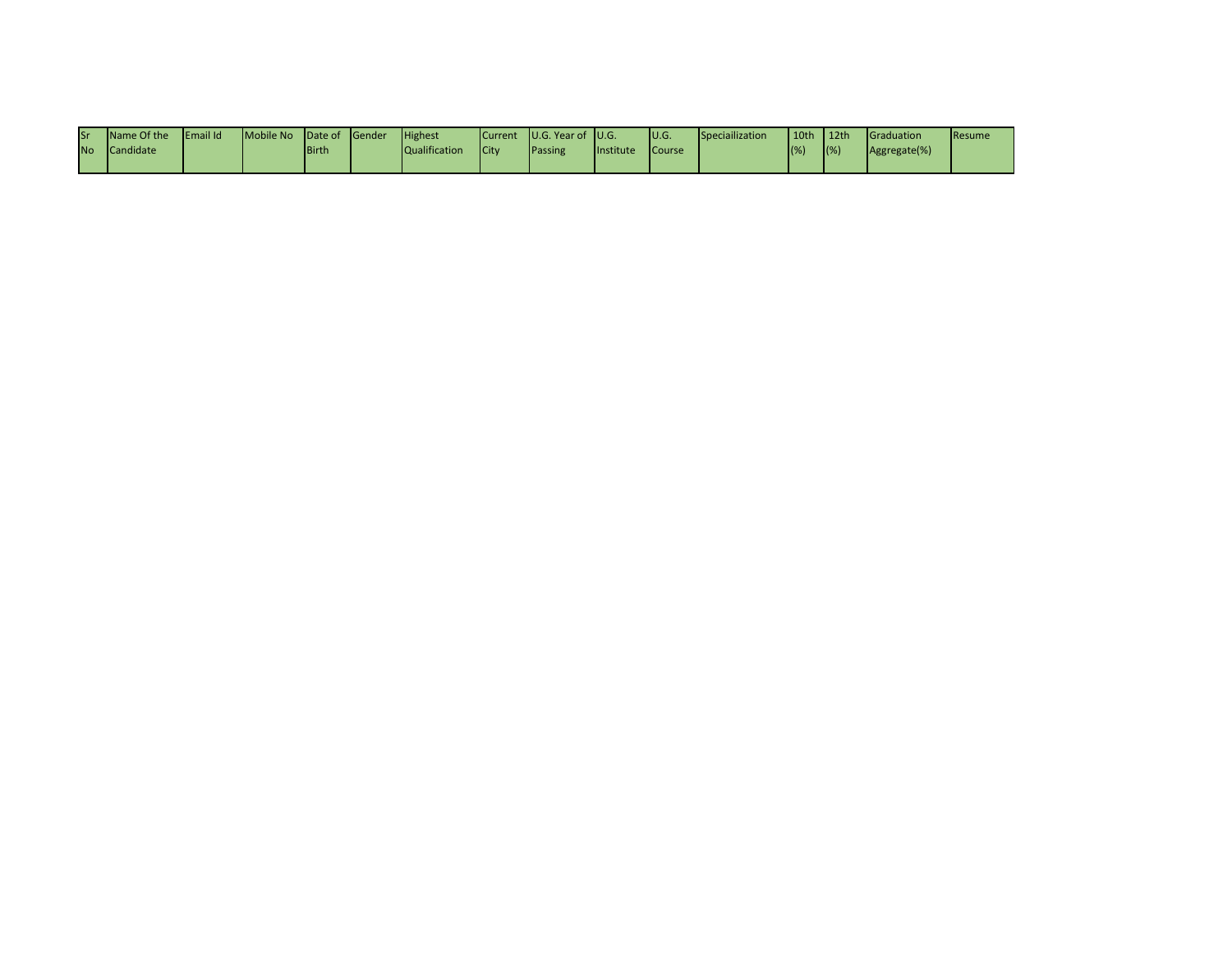# **TA TECHNOLOGIES**



Doc. No/Name: **Job Description** Version Number: **1** Division: **Talent Acquisition** Effective Date: **05/02/2021**

# **Job Description**

| <b>Function Name</b> | Electrical             |
|----------------------|------------------------|
| Function Type        | Individual Contributor |
| Org Unit             | ER &D                  |
| Job Family           | Engineering            |
| Position level       |                        |

### **Electrical Engineer**

- We make the electric revolution work. Every day, we work to improve people s lives and the environment by making power management technologies that are more reliable, efficient, safe and sustainable.
- Preparing for the electrified future of mobility takes the passion of every employee around the world. We create an environment where creativity, invention and discovery become reality, each and every day.
- When we embrace the different ideas, perspectives, and backgrounds that make each of us unique, we - as individuals and as a company - are stronger.
- Develop common platforms with embedded system for vehicle electrifications including DC/DC Converters, On Board Chargers, and Traction Inverters
- Propose embedded system, LV power supply, and sensing circuit architectures
- Conduct all necessary analysis and simulation in supporting the proposed system architectures
- Design, prototype build, and test verification, at initial product development stage, for all electronics functions
- Support product development teams from concept to production including design proposal, multiple stages of design review, test plan, test design, and test review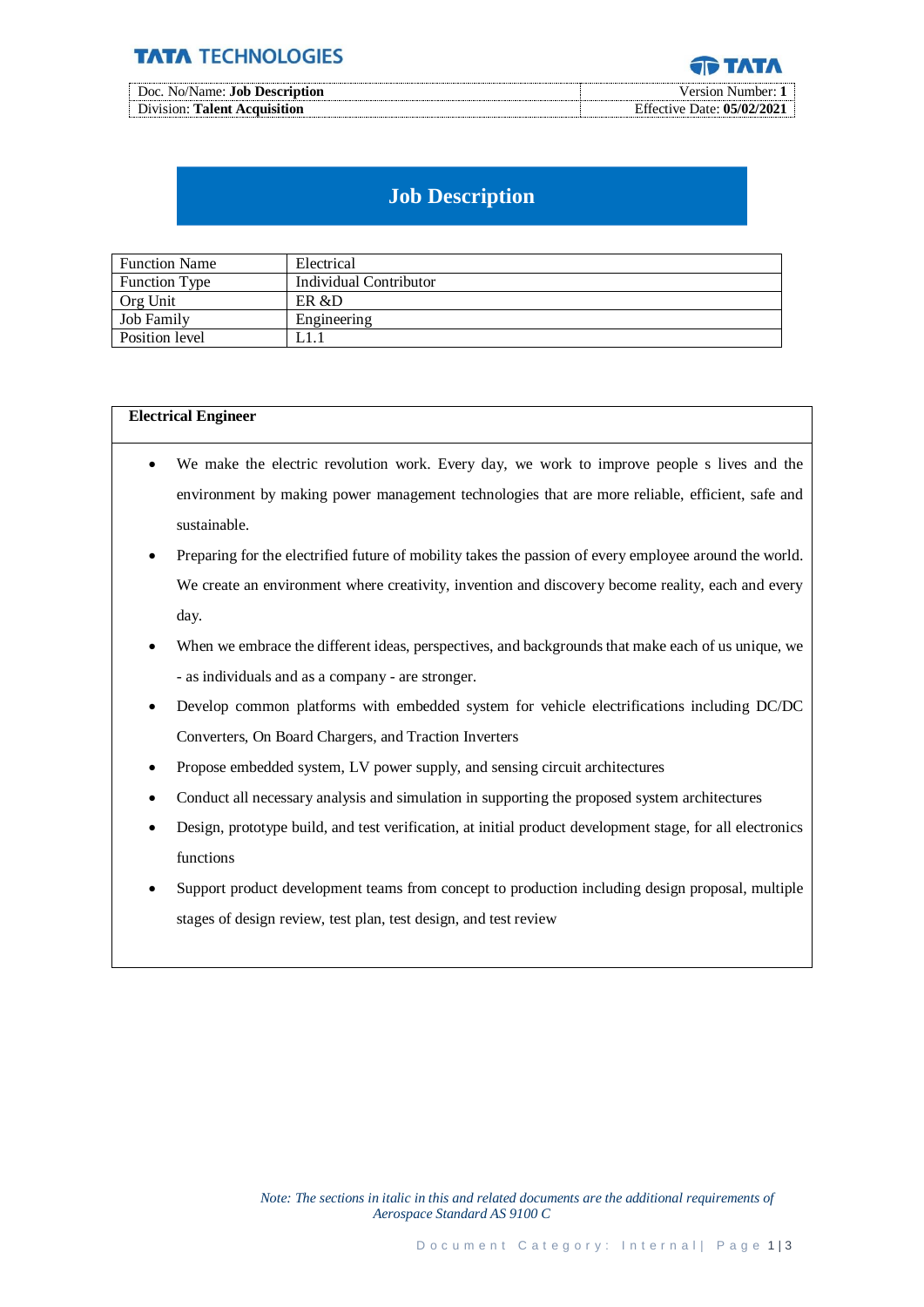## **TATA TECHNOLOGIES**



Doc. No/Name: Salary Benchmarking & Recommendations Approval Version Number: 1 Division: **Talent Acquisition** Effective Date: **01/08/2015**

### **Registration Requirements:**

BE/B.Tech - Electrical

60% throughout academics with no backlog, only 1 year preparation gap is allowed

Candidate should have a UG qualification

Minimum School Marks: Class XII Marks: 60% and Class X Marks: 60%

2022 Batch Only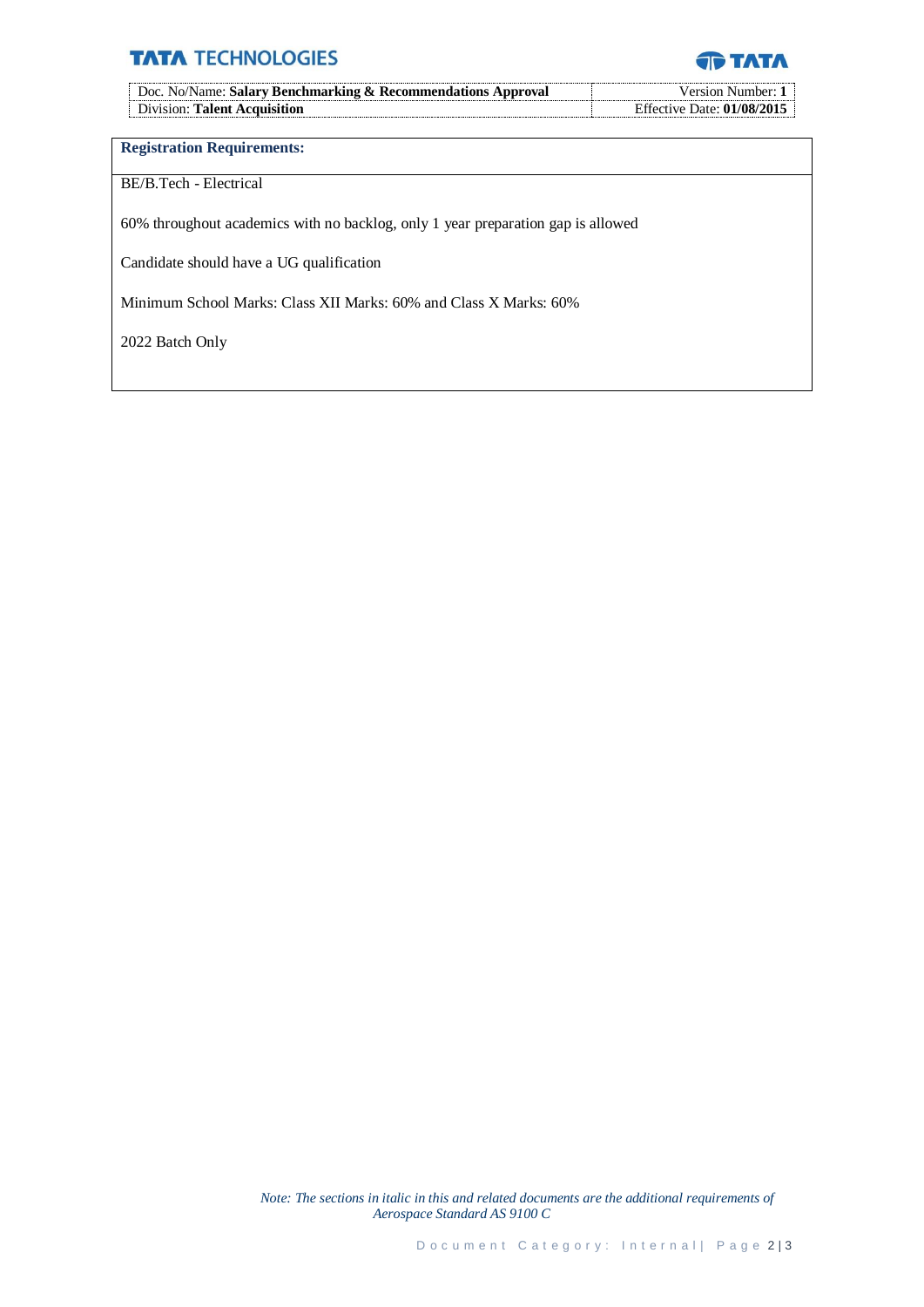# **TATA TECHNOLOGIES**



| <b>Doc. No/Name: Salary Benchmarking &amp; Recommendations Approval</b> | Version Number: 1            |
|-------------------------------------------------------------------------|------------------------------|
| <b>Division: Talent Acquisition</b>                                     | Effective Date: $01/08/2015$ |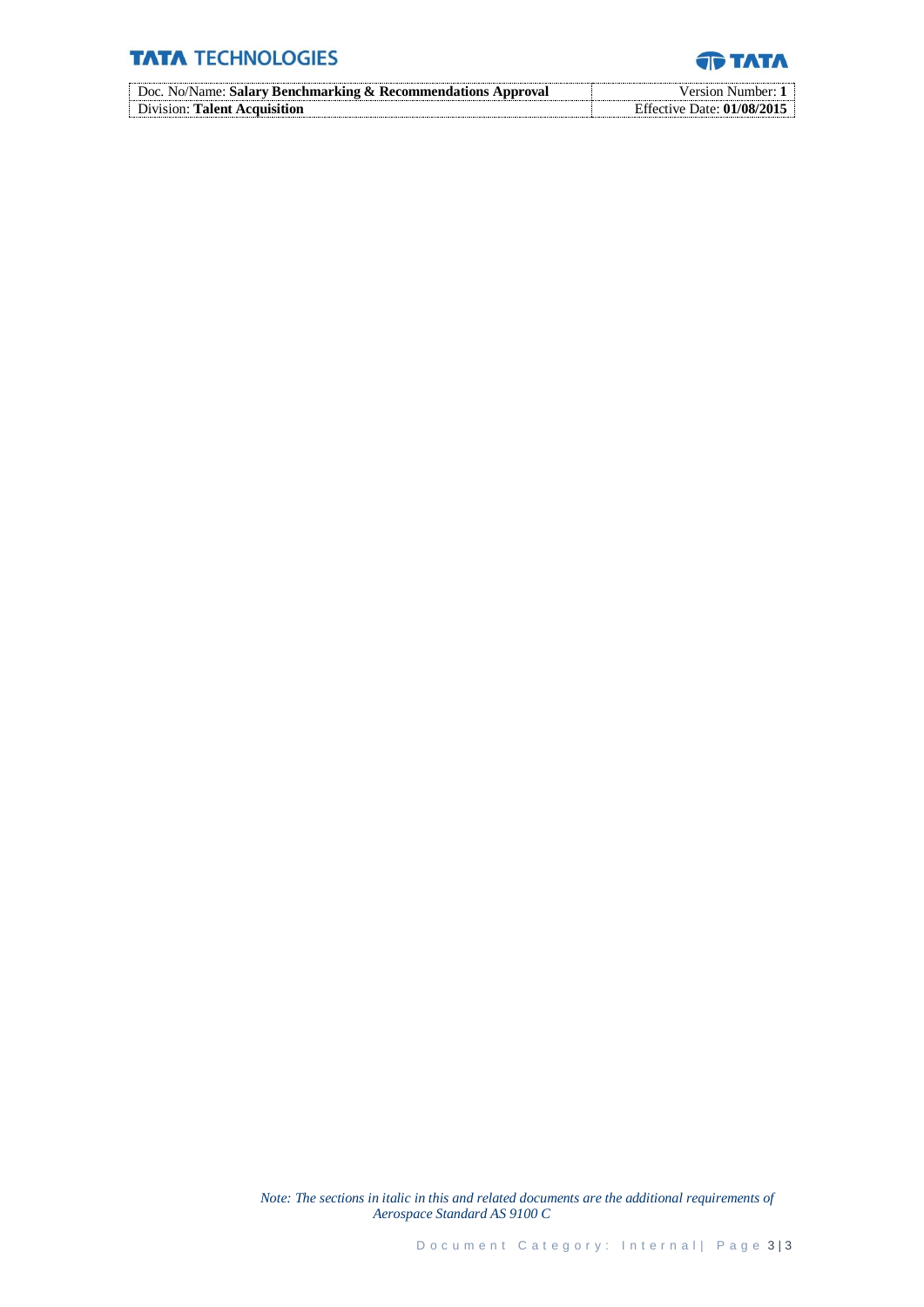# **TA TECHNOLOGIES**

| Jarsian Number |
|----------------|

Doc. No/Name: **Job Description** Version Number: Division: **Talent Acquisition** Effective Date: **05/02/2021**

# **Job Description**

| <b>Function Name</b> | <b>Embedded Engineer</b> |
|----------------------|--------------------------|
| Function Type        | Individual Contributor   |
| Org Unit             | ER &D                    |
| Job Family           | Engineering              |
| Position level       |                          |

#### **Registration Requirements:**

BE/B.Tech - E&TC, EEE, EC

60% throughout academics with no backlog, only 1 year preparation gap is allowed

Candidate should have a UG qualification

Minimum School Marks: Class XII Marks: 60% and Class X Marks: 60%

#### **Electronics Engineer**

- Analyze the needs of internal customers to determine system requirements and the cost of developing electronic system plans
- Conduct system evaluations and make appropriate recommendations to modify designs or repair equipment as needed
- Identify and recommend system improvements to improve technical performance
- Design electronic software and components for commercial applications
- Define and execute testing and maintenance procedures for electronic software and components
- Inspect electronics to ensure compliance with all applicable regulations and safety standards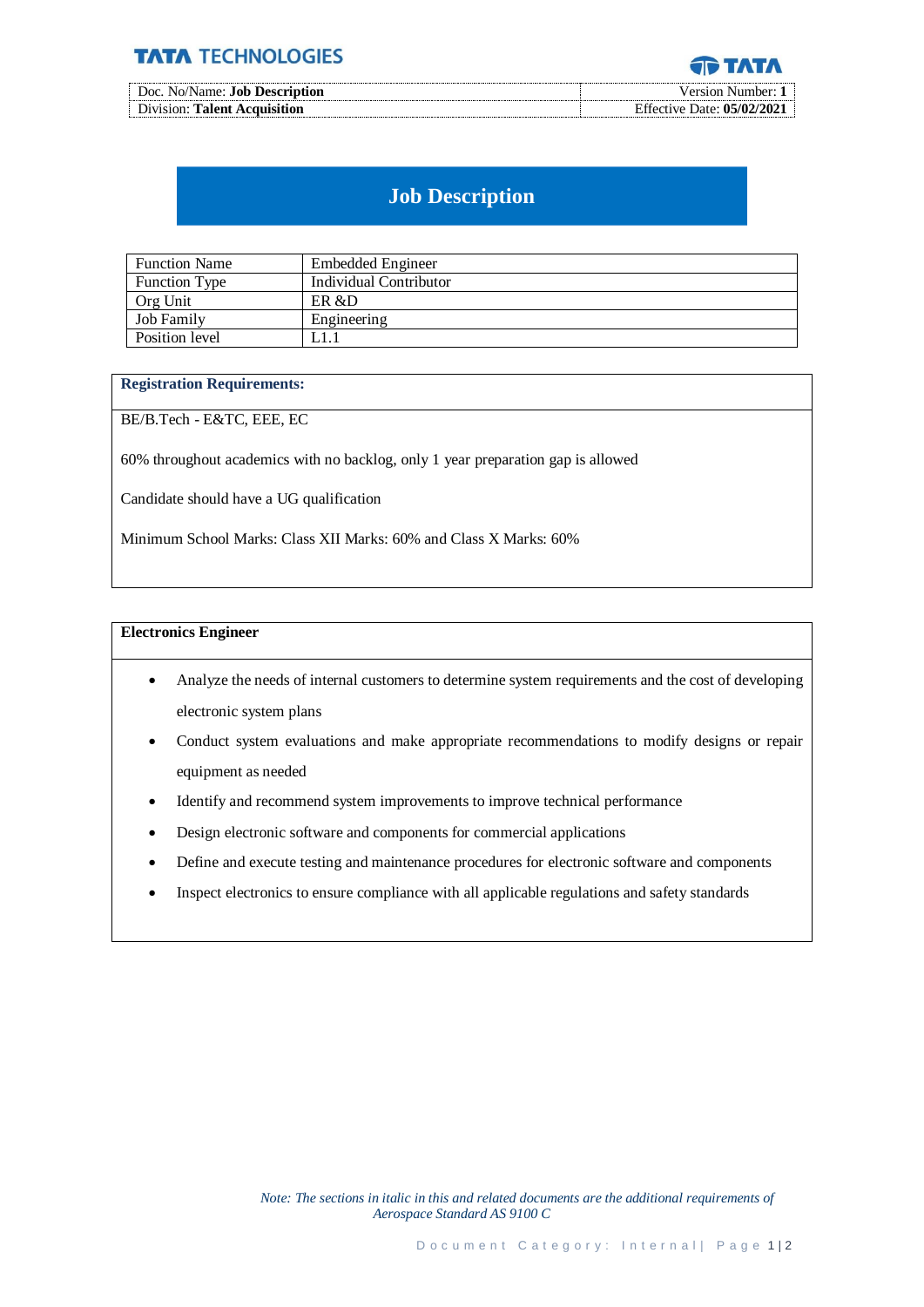# **TATA TECHNOLOGIES**



| . No/Name: Salary Benchmarking $\&$ Recommendations Approval<br>Doc. | Version Number:                   |
|----------------------------------------------------------------------|-----------------------------------|
| Division: Talent Acquisition                                         | <b>Effective Date: 01/08/2015</b> |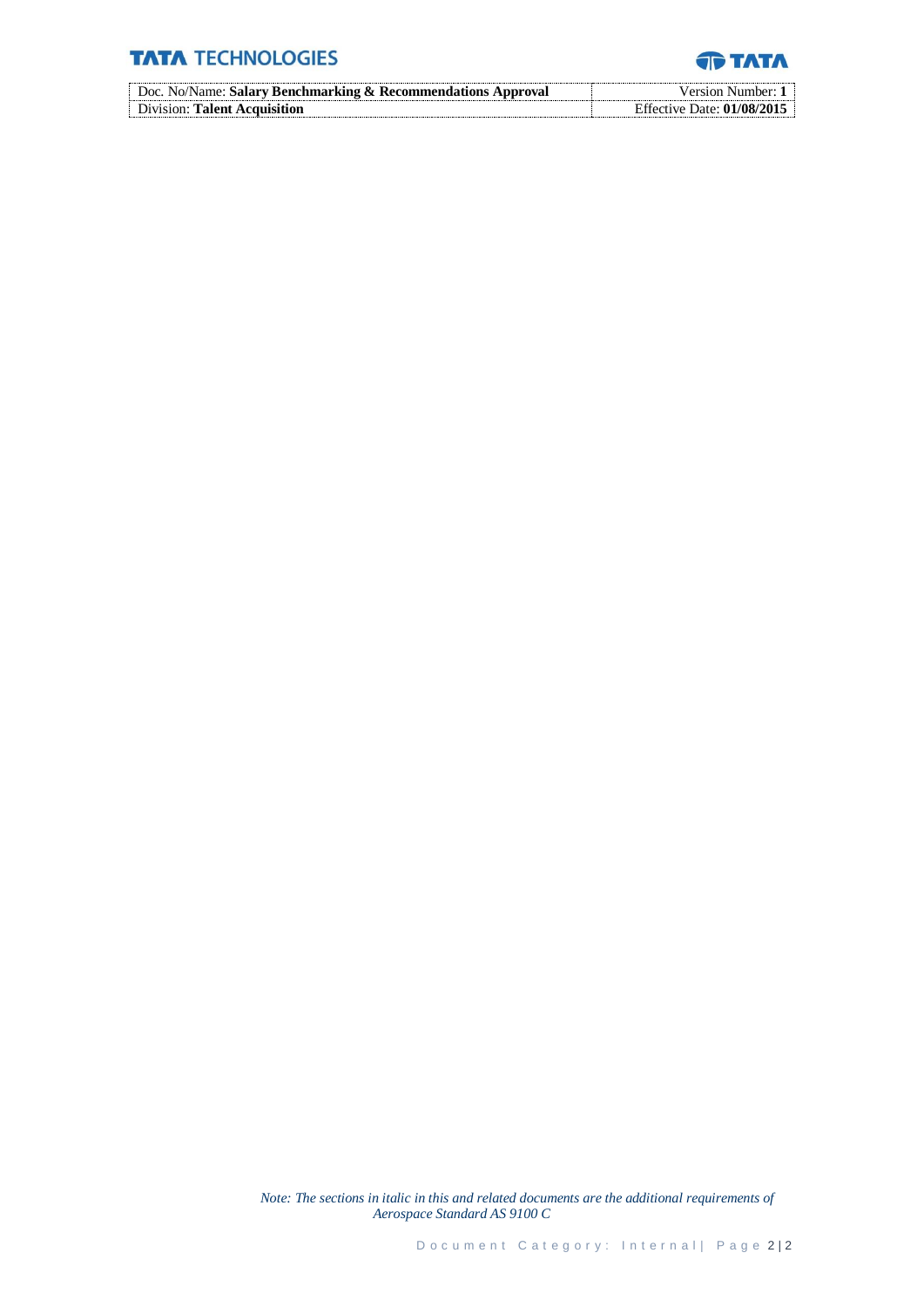| <b>TATA TECHNOLOGIES</b>     | Version Number: 1 |
|------------------------------|-------------------|
| Division: Talent Acquisition | Effective Date: 1 |
|                              | 05/02/2021        |

THE TATA

# **Job Description**

| Function Name  | Design Engineer - Chassis |  |  |
|----------------|---------------------------|--|--|
| Function Type  | Individual Contributor    |  |  |
| Org Unit       | ER &D                     |  |  |
| Job Family     | Engineering               |  |  |
| Position level | L1                        |  |  |

### **Scope of Role**

The Design Engineer is responsible for generating **CATIA** chassis aggregates CAD concepts/ solutions for ongoing and new projects for chassis

### **Area of Responsibility**

This position is responsible for creation of **CATIA CAD** geometry and Drawings in support of various chassis projects. You will have responsibility for:

- **Very highly skilled to** Carry out 3D modelling, 2D drawings, assembly in Catia-V5 (Module - Surfacing, assembly, drafting, kinematics, DMU etc.)
- Good knowledge of GD&T
- Basic knowledge of manufacturing processes like **casting, forging, sheet metal**.
- DMU management, integrating vehicle systems & project coordination with various teams.
- Conceptualise & detailed design, benchmarking of chassis frame, suspension, brake, steering systems to meet cost, weight & functional targets
- Reviewing existing benchmarking data and obtaining new data as required.
- Responsible for CAD sign-off, BOM creation/ management, requirement compliance.
- Conduct/ participate regular design reviews and escalate issues requiring help to management.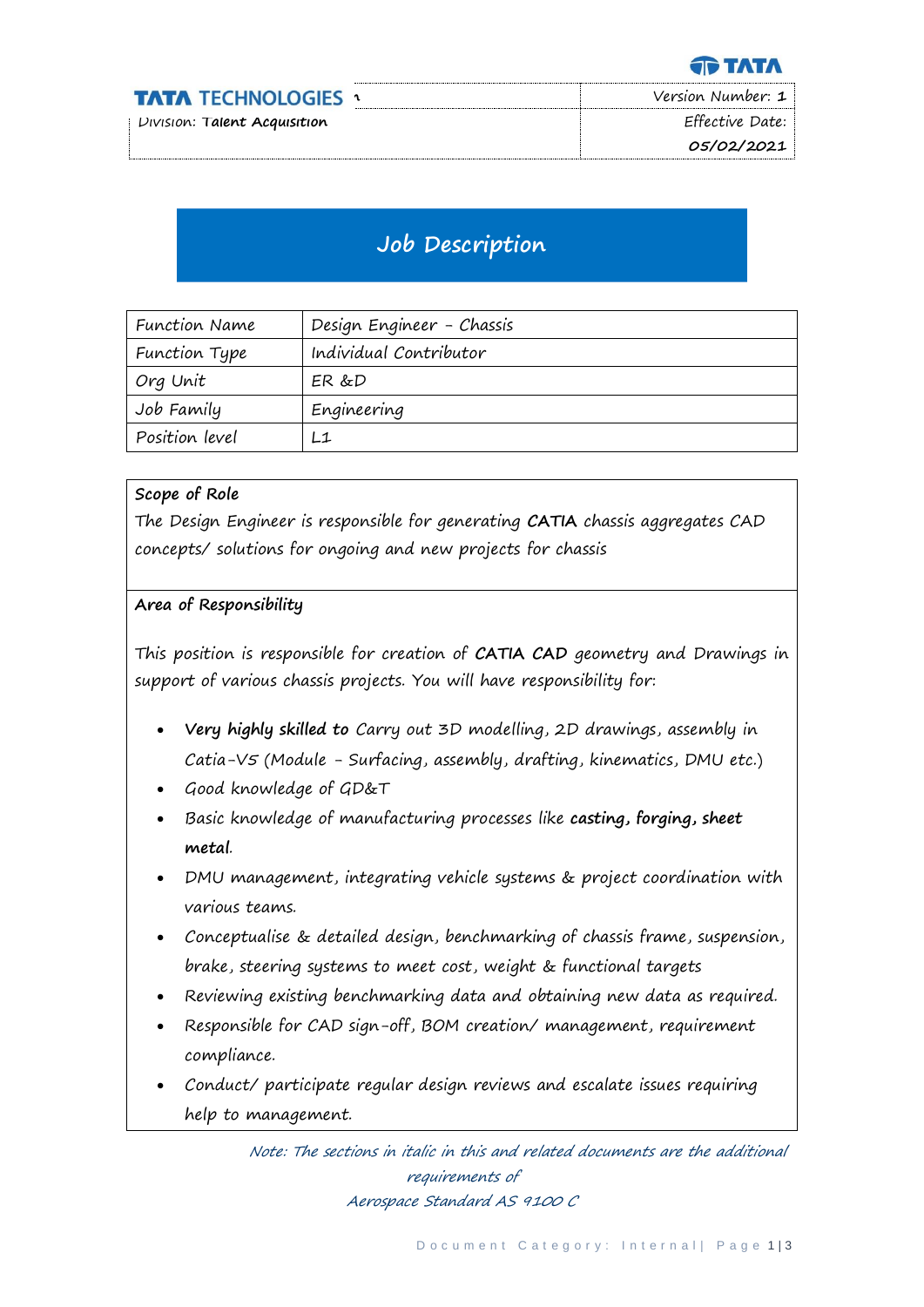| Doc. No/Name: Salary Benchmarking & Recommendations | Version Number: 1 |
|-----------------------------------------------------|-------------------|
| <b>TATA TECHNOLOGIES</b>                            | <b>TRIATA</b>     |
| $\mathcal P$ Division: Talent Acquisition           | Effective Date:   |
|                                                     | 01/08/2015        |

- Verification of the detail designs for prototype building.
- Utilizes technical skills and design experience to plan, organize and lead.
- Co-ordinate design activities.
- Ensure quality of the CAD design, drawings & speed of delivery.
- Workout modularisation & standardisation proposals.
- Technical documentation & design change analysis.

### **Knowledge / Experience: 0 to 1 Years.**

Essential:

- **Extensive experience in using CATIA V5**
- Good all round design skills which must include past experience of working on at least one of aggregates like – frame, steering, suspension, brakes, fuel system, exhaust etc.
- Team Centre Engineering (TCE)/PLM
- Engineering knowledge of defined component(s) / system(s) design, function, performance, production & manufacturing requirements.
- Excellent communications skills, demonstrated ability to communicate at all levels,
- PC Literacy: Microsoft Project, Power Point, Excel, Word etc